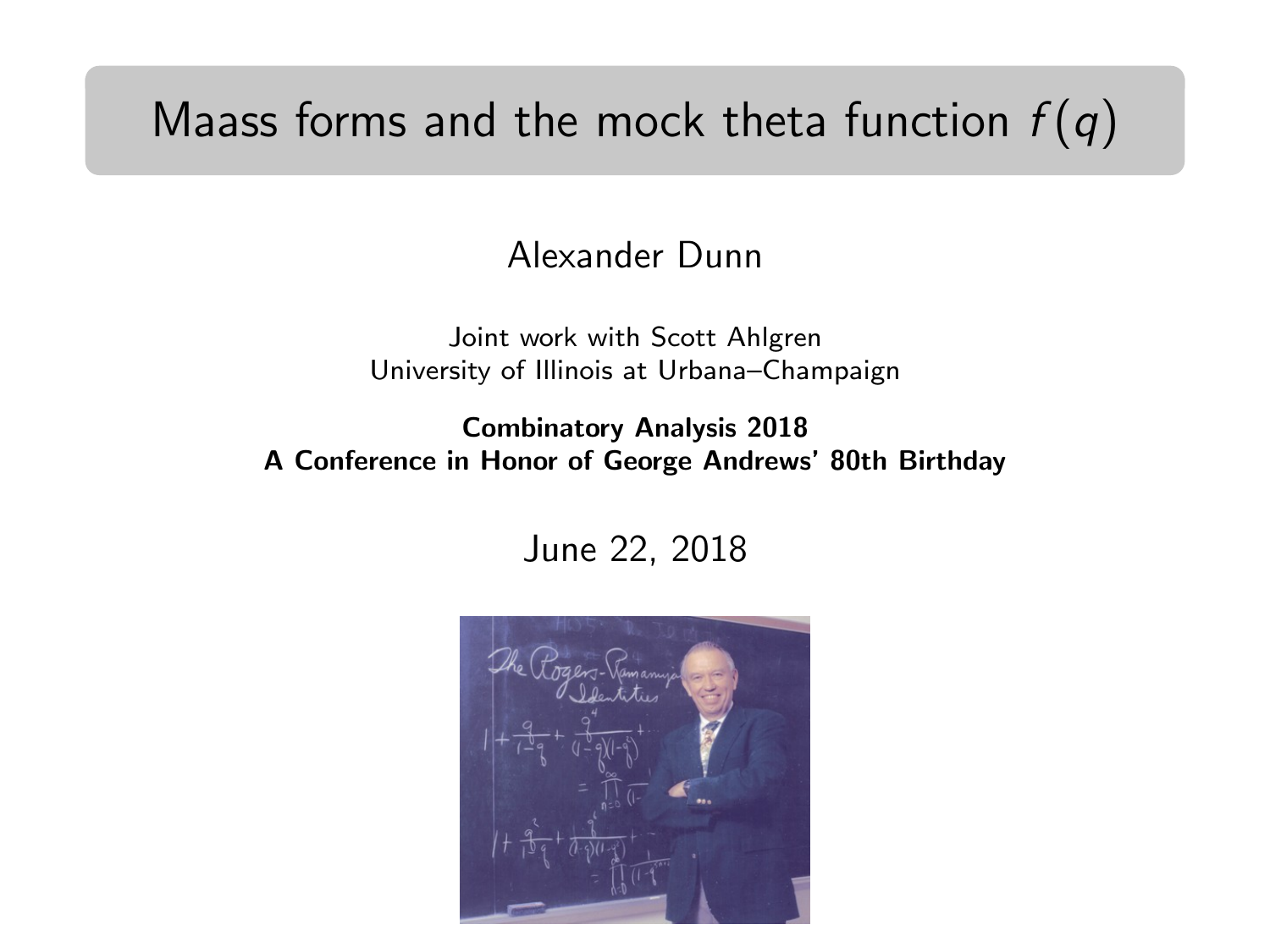### Ranks

Dyson (1944) attempted to combinatorially explain Ramanujan's congruences

$$
p(5n + 4) \equiv 0 \pmod{5}, \quad p(7n + 5) \equiv 0 \pmod{7}
$$
  
 $p(11n + 6) \equiv 0 \pmod{11},$ 

by introducing the rank of a partition.

rank of a partition  $=$  largest part  $-$  number of parts.



• The rank of this partition of 23 is 
$$
9 - 5 = 4
$$
.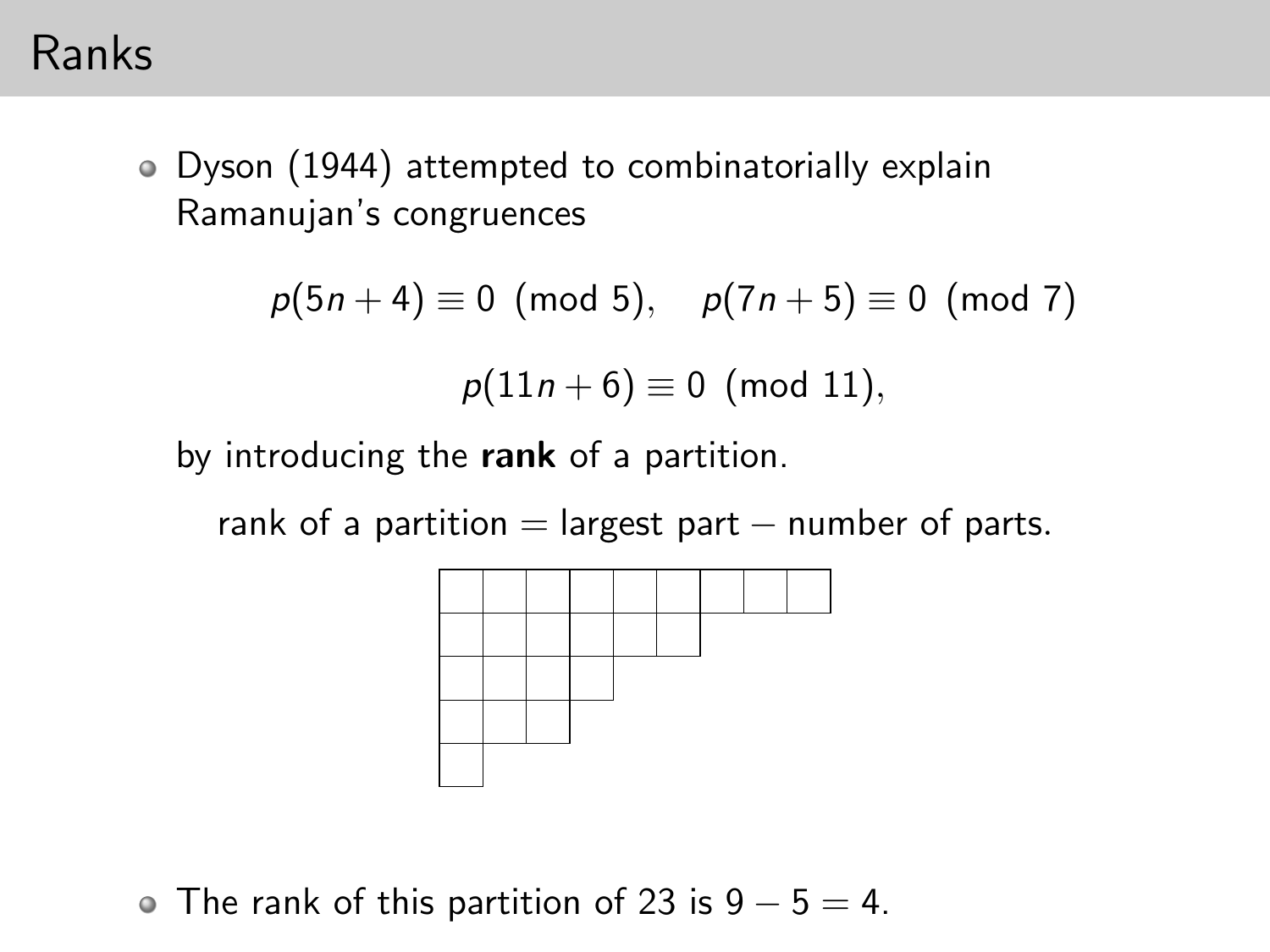# Mock theta function  $f(q)$

Define:

 $N_e(n)$  = number of partitions of *n* of even rank  $\mathcal{N}_o(n)$  = number of partitions of *n* of odd rank

The generating function for the difference

$$
\alpha(n) := N_e(n) - N_o(n),
$$

is Ramanujan's famous third order mock theta function:

$$
f(q) := 1 + \sum_{n=1}^{\infty} \alpha(n) q^n
$$
  
=  $1 + \sum_{n=1}^{\infty} \frac{q^{n^2}}{(1+q)^2(1+q^2)^2 \cdots (1+q^n)^2}.$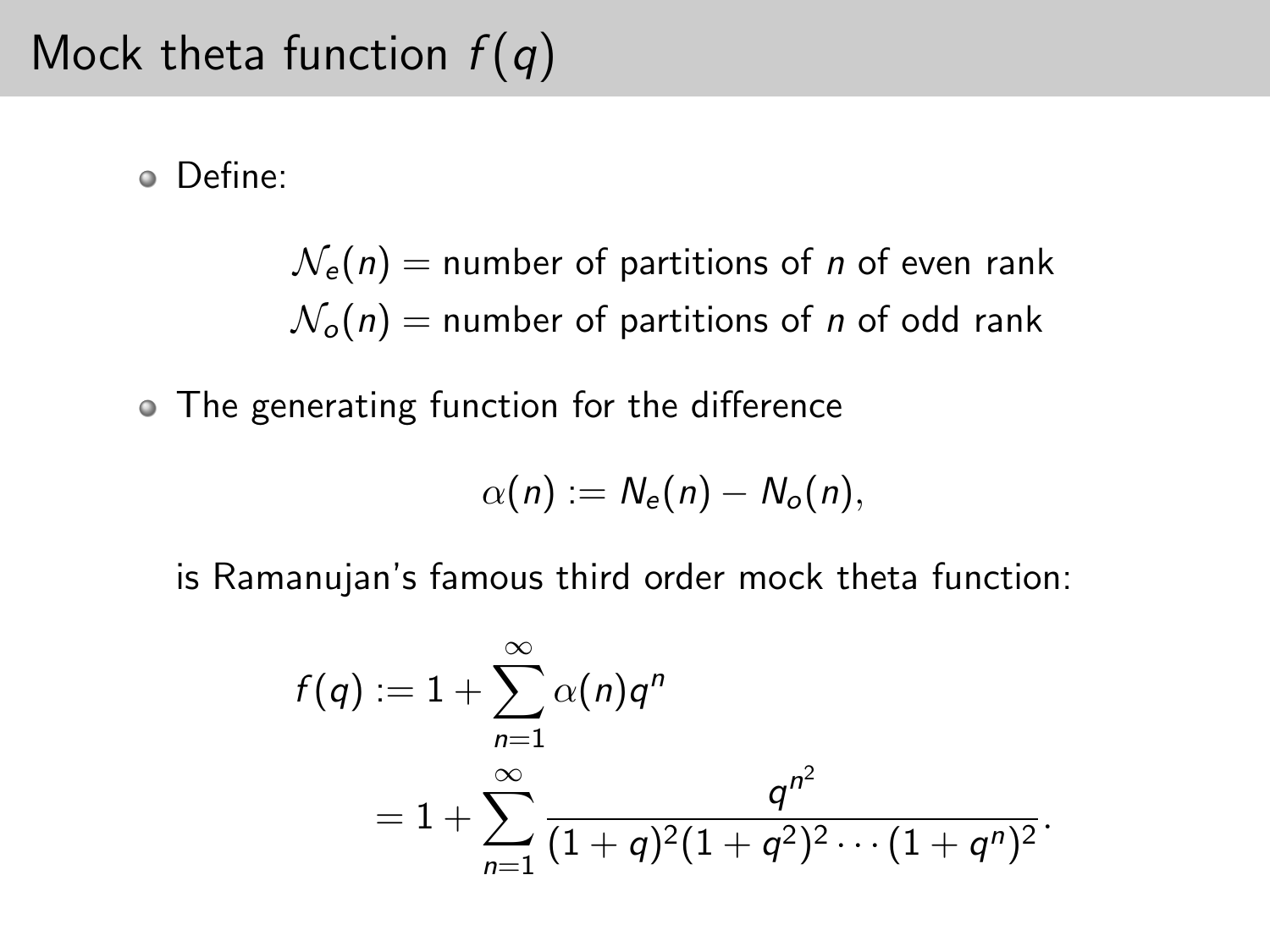## Andrews' 1964 PhD thesis

Andrews proved the remarkable formula (valid for any  $\epsilon > 0$ ):

$$
\alpha(n) = \frac{\pi}{(24n-1)^{\frac{1}{4}}} \sum_{c=1}^{\lfloor \sqrt{n} \rfloor} \frac{(-1)^{\lfloor \frac{c+1}{2} \rfloor} A_{2c} \left(n - \frac{c(1+(-1)^{c})}{4}\right)}{c}
$$

$$
\times I_{\frac{1}{2}}\left(\frac{\pi \sqrt{24n-1}}{12c}\right) + O_{\epsilon}(n^{\epsilon}).
$$

\n- $$
I_{\frac{1}{2}}
$$
 is the *I*-Bessel function of order  $1/2$
\n- $A_c(n)$  is the generalised Kloosterman sum
\n

$$
A_c(n) := \sum_{\substack{d \pmod{c} \\ (d,c)=1}} e^{\pi i s(d,c)} e\left(-\frac{dn}{c}\right), \qquad c, n \in \mathbb{N}.
$$

 $s(d, c)$  is the usual Dedekind sum and  $e(x) := \exp(2\pi i x)$ .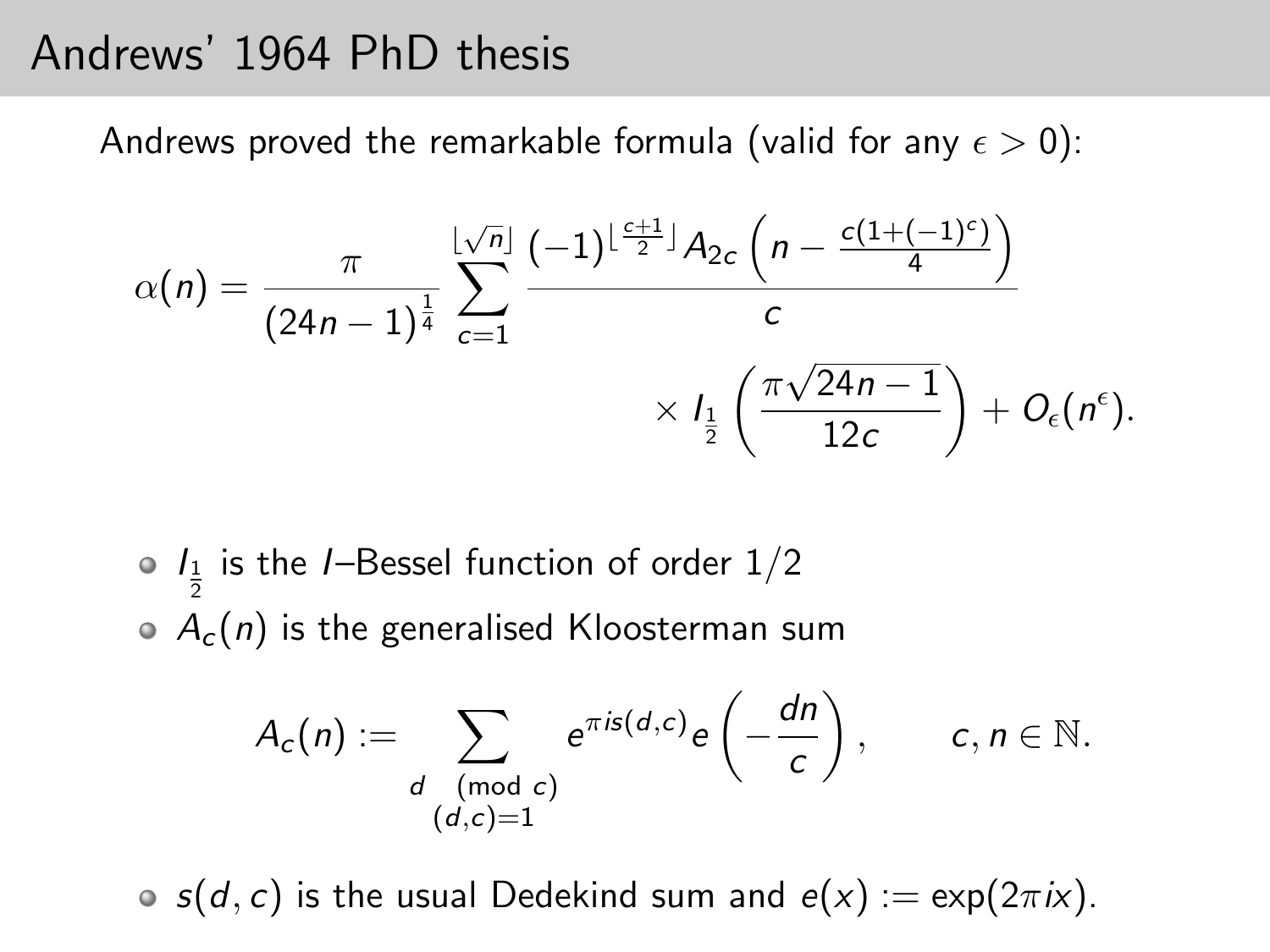## Andrews' first conjecture...

#### Conjecture 1 (Andrews,1966)

$$
\alpha(n) = \frac{\pi}{(24n-1)^{\frac{1}{4}}} \sum_{c=1}^{\infty} \frac{(-1)^{\lfloor \frac{c+1}{2} \rfloor} A_{2c} \left(n - \frac{c(1+(-1)^c)}{4}\right)}{c} \times I_{\frac{1}{2}}\left(\frac{\pi \sqrt{24n-1}}{12c}\right).
$$

- Conjecture 1 was resolved by Bringmann and Ono in 2006.
- Uses Zwegers work on vector valued modular forms.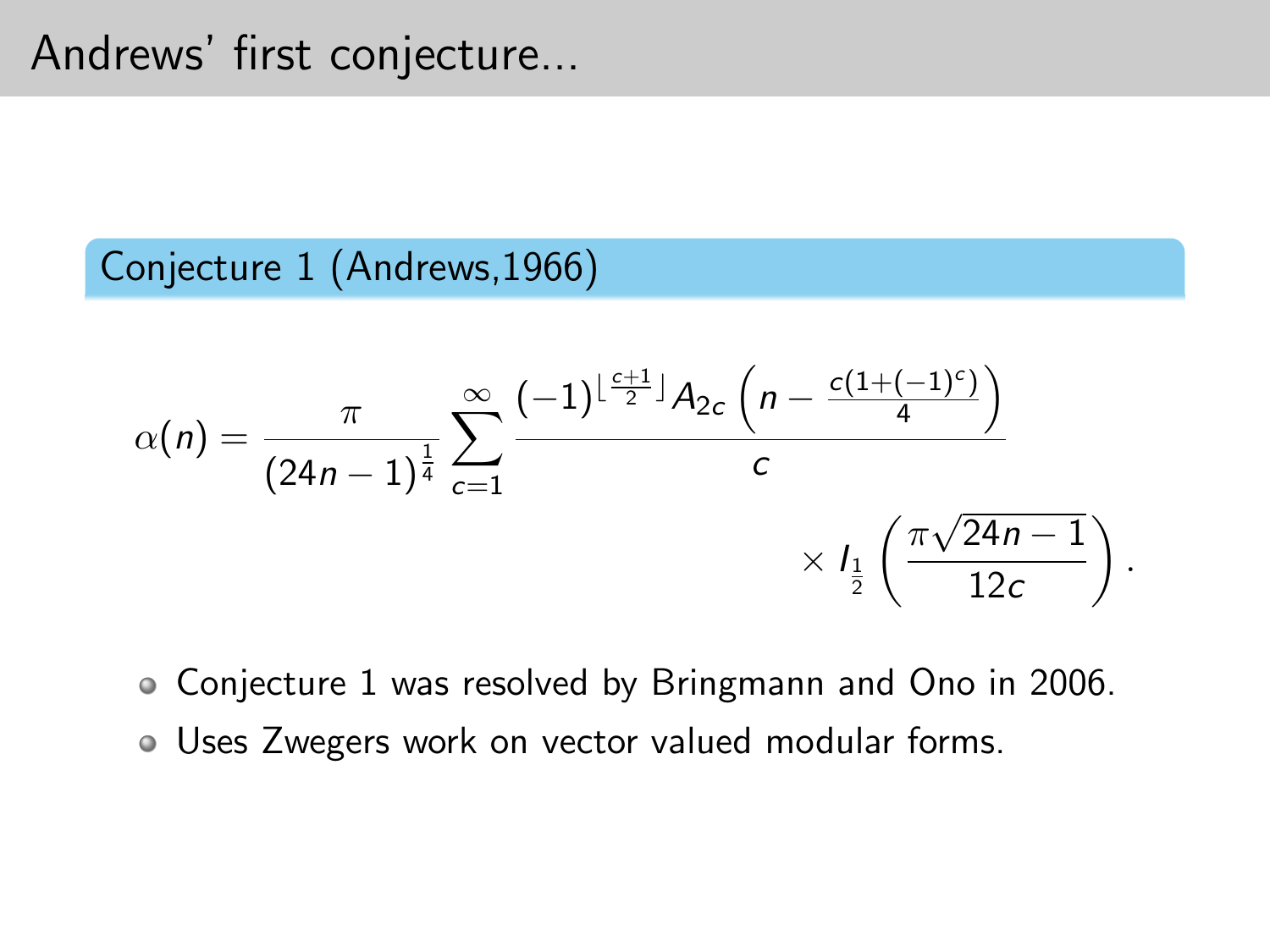- We return to the classical problem obtaining a power savings error when one truncates the exact for  $\alpha(n)$ .
- $\bullet$  Define the error term  $R(n, N)$  by

$$
\alpha(n)=\frac{\pi}{(24n-1)^{\frac{1}{4}}}\sum_{c\leq N}\quad \cdots \quad +\quad R(n,N).
$$

• Result of Andrews gives

$$
R(n,\sqrt{n})\ll_{\epsilon} n^{\epsilon}.
$$

 $\bullet$  We break this  $\varepsilon$ -barrier (prove a negative exponent).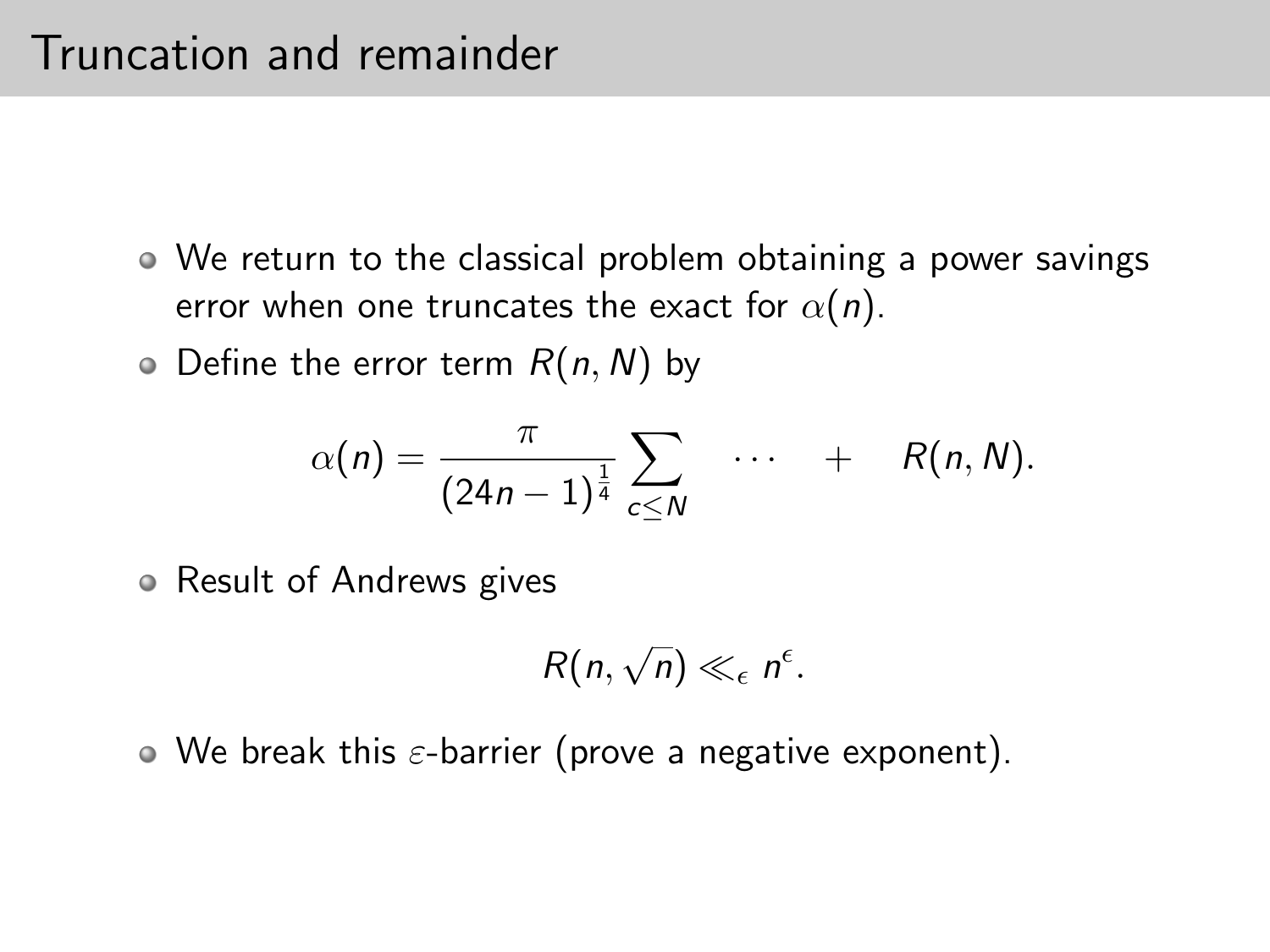#### Theorem 2 (Ahlgren, D., 2018)

Suppose that  $24n - 1$  is positive and squarefree. Then for all  $\varepsilon > 0$ and  $\gamma > 0$  we have

$$
R(n,\gamma\sqrt{n})\ll_{\gamma,\epsilon} n^{-\frac{1}{147}+\epsilon}.
$$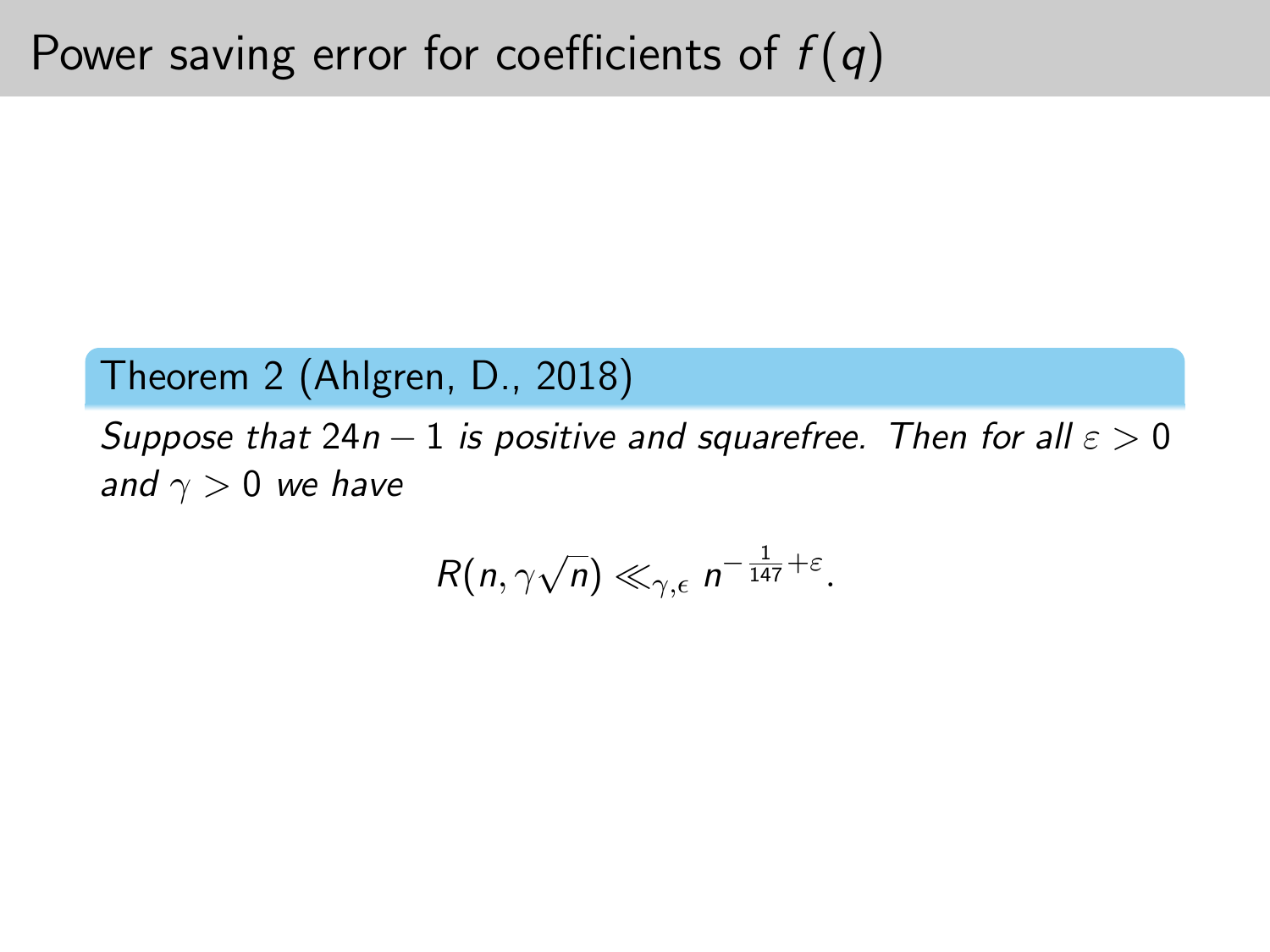• Ramanujan–Lindelöf conjecture for the coeffs of weight  $1/2$ Maass cusp forms:

$$
R(n,\gamma\sqrt{n})\ll_{\gamma,\epsilon} n^{-\frac{1}{16}+\epsilon}.
$$

Linnik–Selberg conjecture for the sums of Kloosterman sums:

$$
R(n,\gamma\sqrt{n})\ll_{\gamma,\epsilon} n^{-\frac{1}{4}+\epsilon}.
$$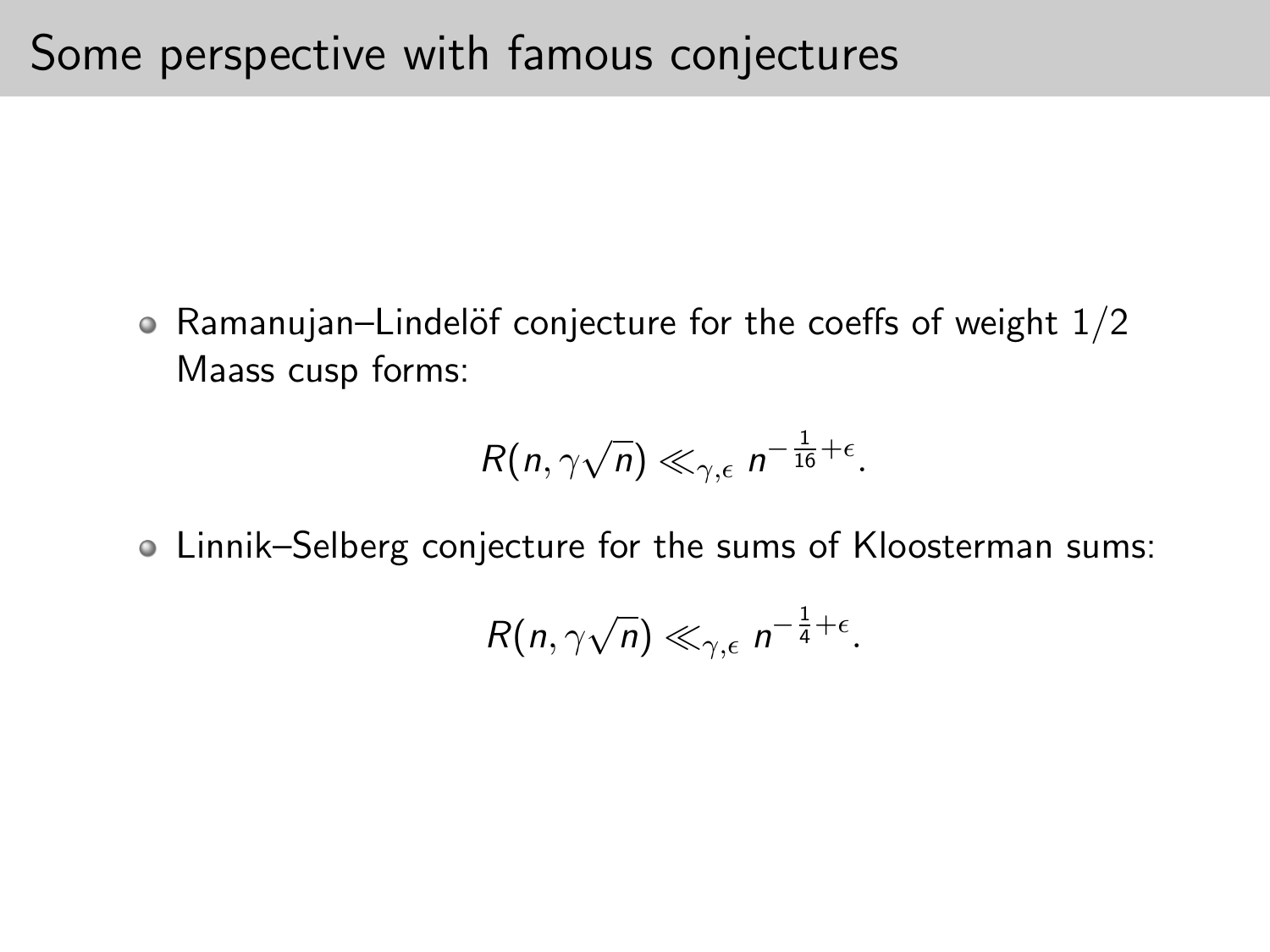### Power saving error for the partition function

 $\alpha(n)$  is reminescent of Rademachers' series:

$$
p(n) = \frac{2\pi}{(24n-1)^{\frac{3}{4}}} \sum_{c=1}^{\infty} \frac{A_c(n)}{c} I_{\frac{3}{2}}\left(\frac{\pi\sqrt{24n-1}}{6c}\right)
$$

 $\circ$  Define  $S(n, N)$  by

$$
p(n) := \frac{2\pi}{(24n-1)^{\frac{3}{4}}} \sum_{c \leq N} \cdots + S(n, N).
$$

We improve a recent result of Andersen and Ahlgren.

#### Theorem 3 (Ahlgren, D., 2018)

Suppose that  $24n - 23$  is positive and squarefree. Then for all  $\epsilon > 0$  and  $\gamma > 0$  we have

$$
S(n,\gamma\sqrt{n})\ll_{\gamma,\varepsilon} n^{-\frac{1}{2}-\frac{1}{147}+\varepsilon}.
$$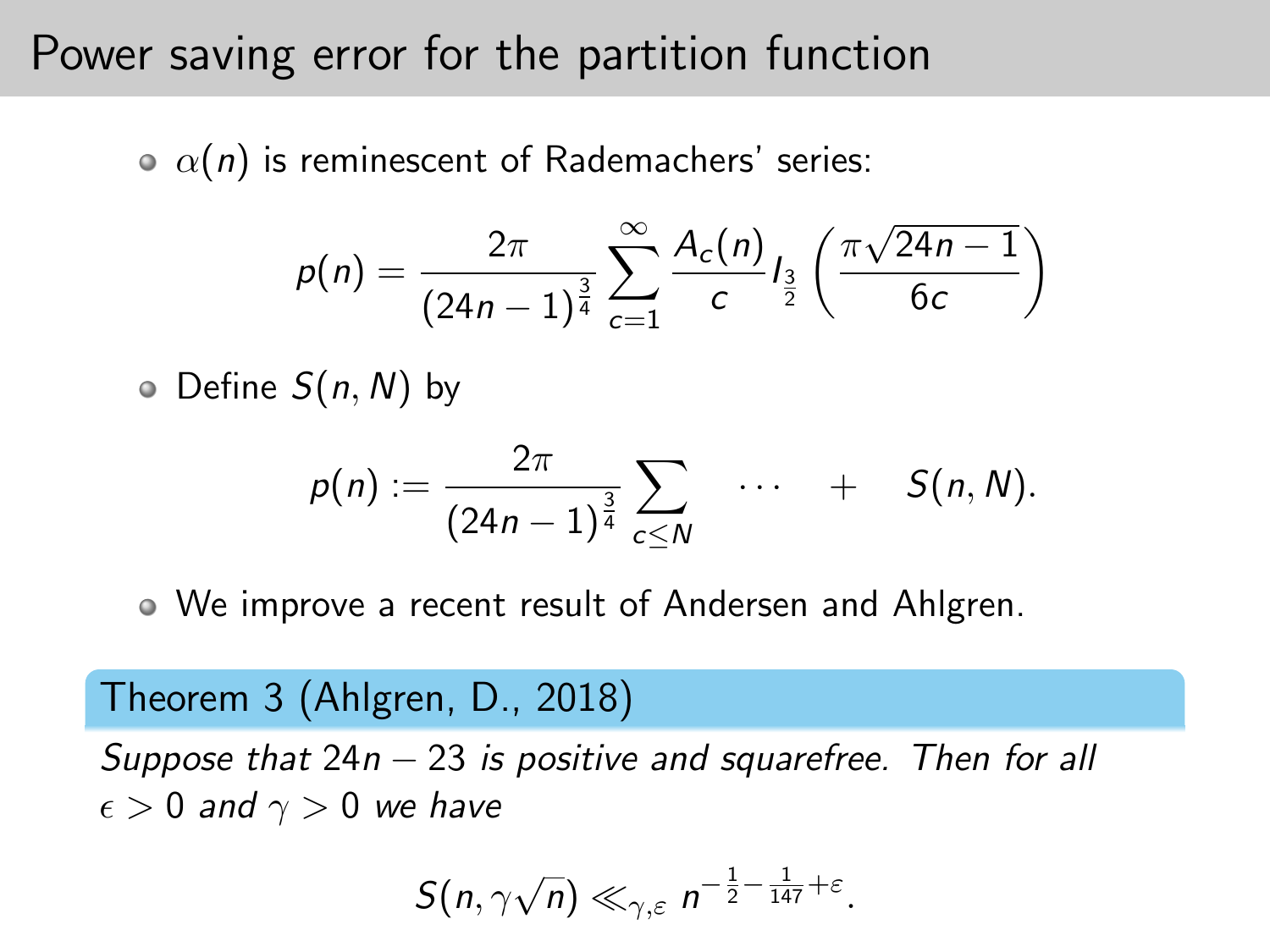## Kloosterman sum with a multiplier on  $\Gamma_0(2)$

1  $\frac{1}{2}$ -integral weight eta multiplier is defined by:

$$
\eta(\gamma\tau)=\nu_{\eta}(\gamma)\sqrt{c\tau+d}\,\eta(\tau),\qquad \gamma=\begin{pmatrix}a&b\\c&d\end{pmatrix}\in\mathrm{SL}_2(\mathbb{Z}).
$$

• For  $\gamma \in \Gamma_0(2)$ , define

$$
\psi(\gamma) = \begin{cases} i^{c/2} \left( \frac{-1}{d} \right) \overline{\nu_{\eta}}(\gamma) & \text{if } c \equiv 0 \pmod{4}, \\ i^{c/2} \overline{\nu_{\eta}}(\gamma) & \text{if } c \equiv 2 \pmod{4}. \end{cases}
$$

 $\bullet$  Generalised Kloosterman sum attached to  $\psi$ :

$$
S(m, n, c, \psi) := \sum_{\substack{0 \leq a, d < c \\ \gamma = \left(\begin{array}{cc} a & b \\ c & d\end{array}\right) \in \Gamma_0(2)}} \overline{\psi}(\gamma) e\left(\frac{m_{\psi}a + n_{\psi}d}{c}\right).
$$

Here,  $n_{\psi} := n - \frac{1}{24}$ .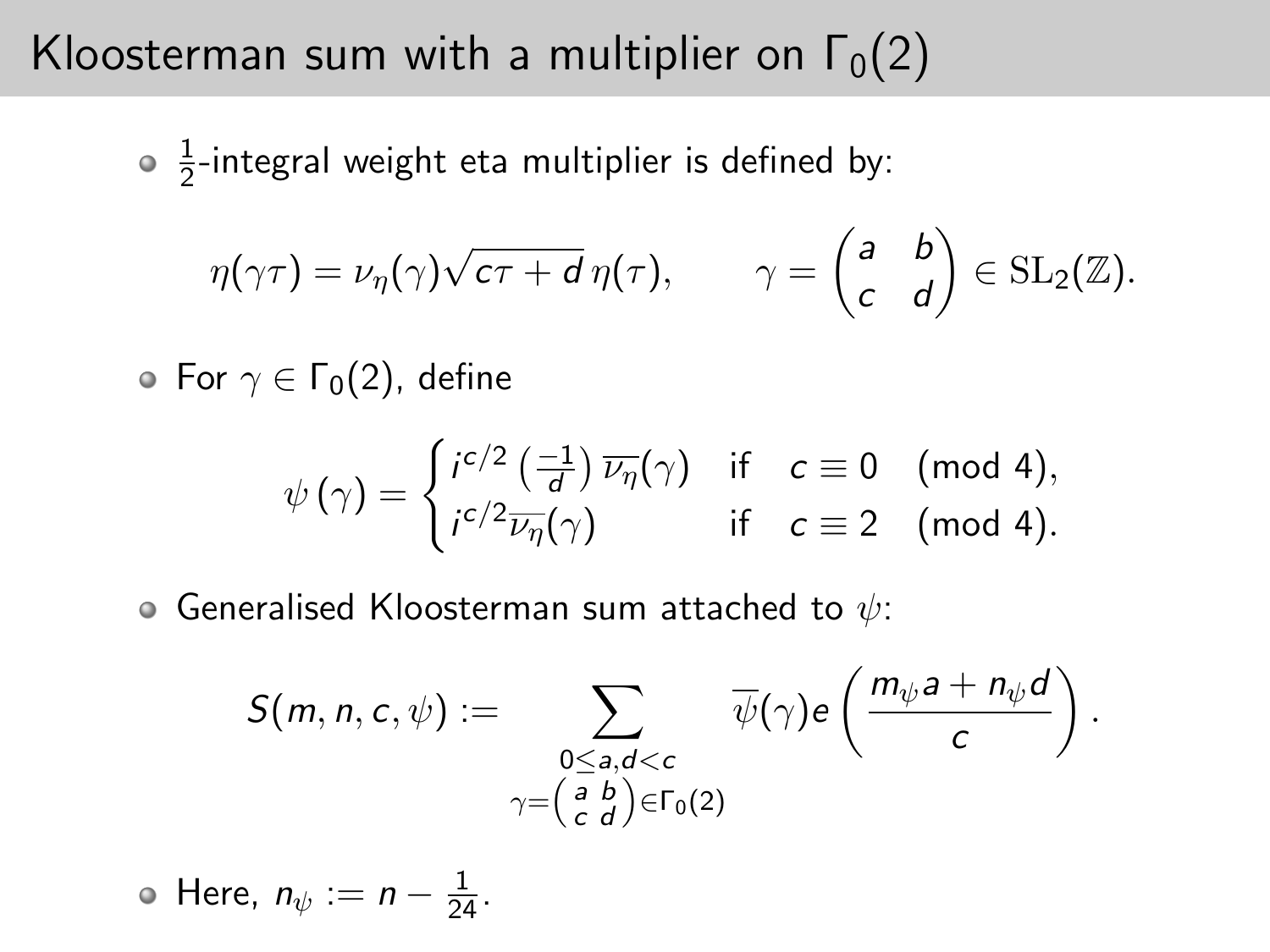$\bullet$  For  $c > 0$  we have

$$
(-1)^{\lfloor \frac{c+1}{2} \rfloor} A_{2c} \left( n - \frac{c(1+(-1)^c)}{4} \right) = e\left(\frac{1}{8}\right) \overline{S(0, n, 2c, \psi)}.
$$

- Thus proving power savings bound is really about showing cancellation amongst sums of generalised Kloosterman sums.
- Appeal to the spectral theory of  $\frac{1}{2}$ -integral weight automorphic forms.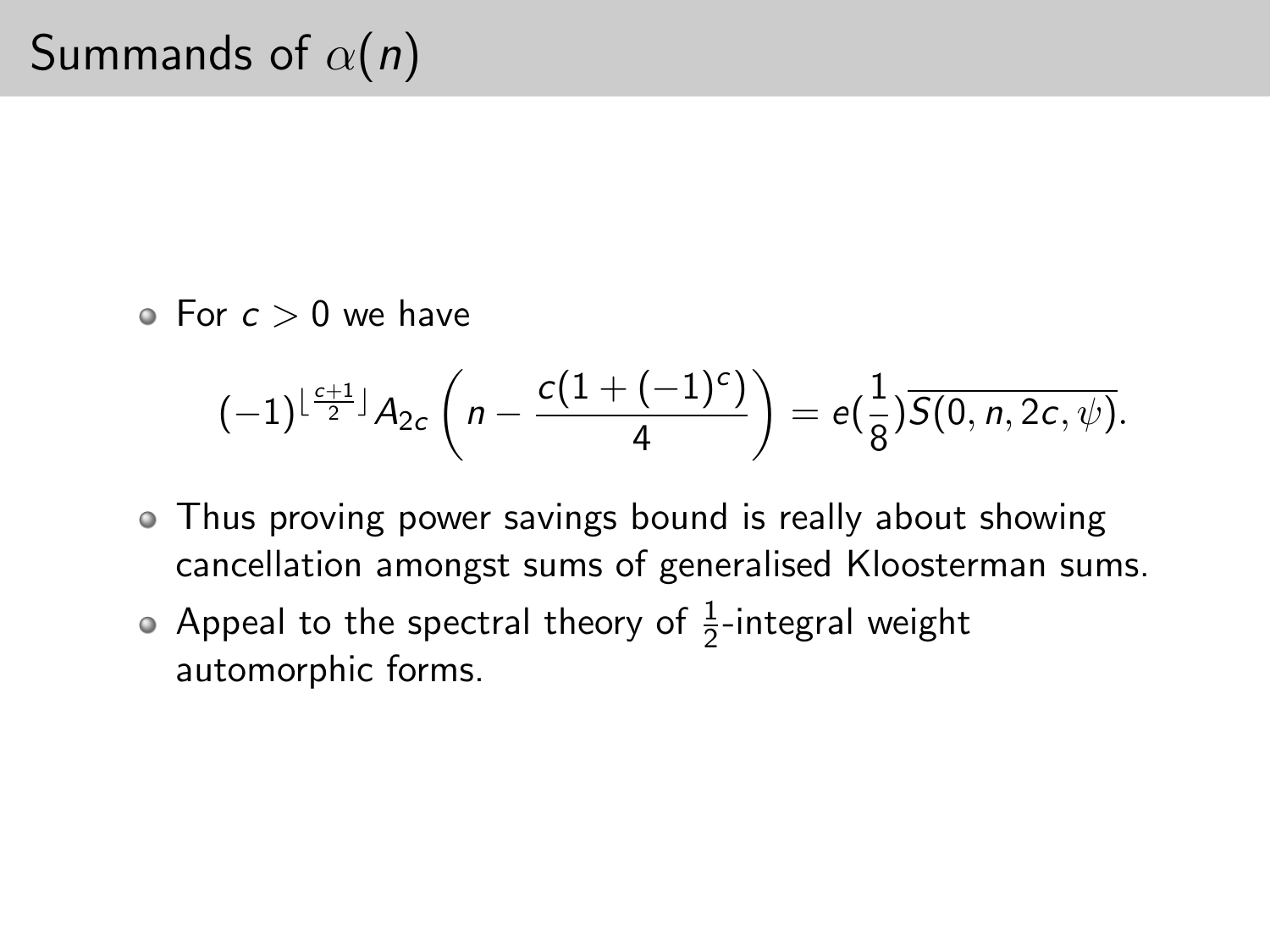## Spectral theory of automorphic forms

• For 
$$
\gamma = \begin{pmatrix} a & b \\ c & d \end{pmatrix} \in SL_2(\mathbb{R})
$$
 and  $\tau = x + iy \in \mathbb{H}$ , define  

$$
j(\gamma, \tau) := \frac{c\tau + d}{|c\tau + d|} = e^{i \arg(c\tau + d)}.
$$

Weight  $\frac{1}{2}$  Laplacian:

$$
\Delta_{\frac{1}{2}} := y^2 \left( \frac{\partial^2}{\partial x^2} + \frac{\partial^2}{\partial y^2} \right) - \frac{1}{2} iy \frac{\partial}{\partial x}
$$

Denote by  $\mathcal{L}_\frac{1}{2}(2,\psi)$  the space of  $L^2$ –functions on  $\Gamma_0(2)\backslash\mathbb{H}$ which satisfy

$$
f(\gamma \tau) = j(\gamma, \tau)^{\frac{1}{2}} \psi(\gamma) f(\tau) \quad \text{for all} \quad \gamma \in \Gamma_0(2).
$$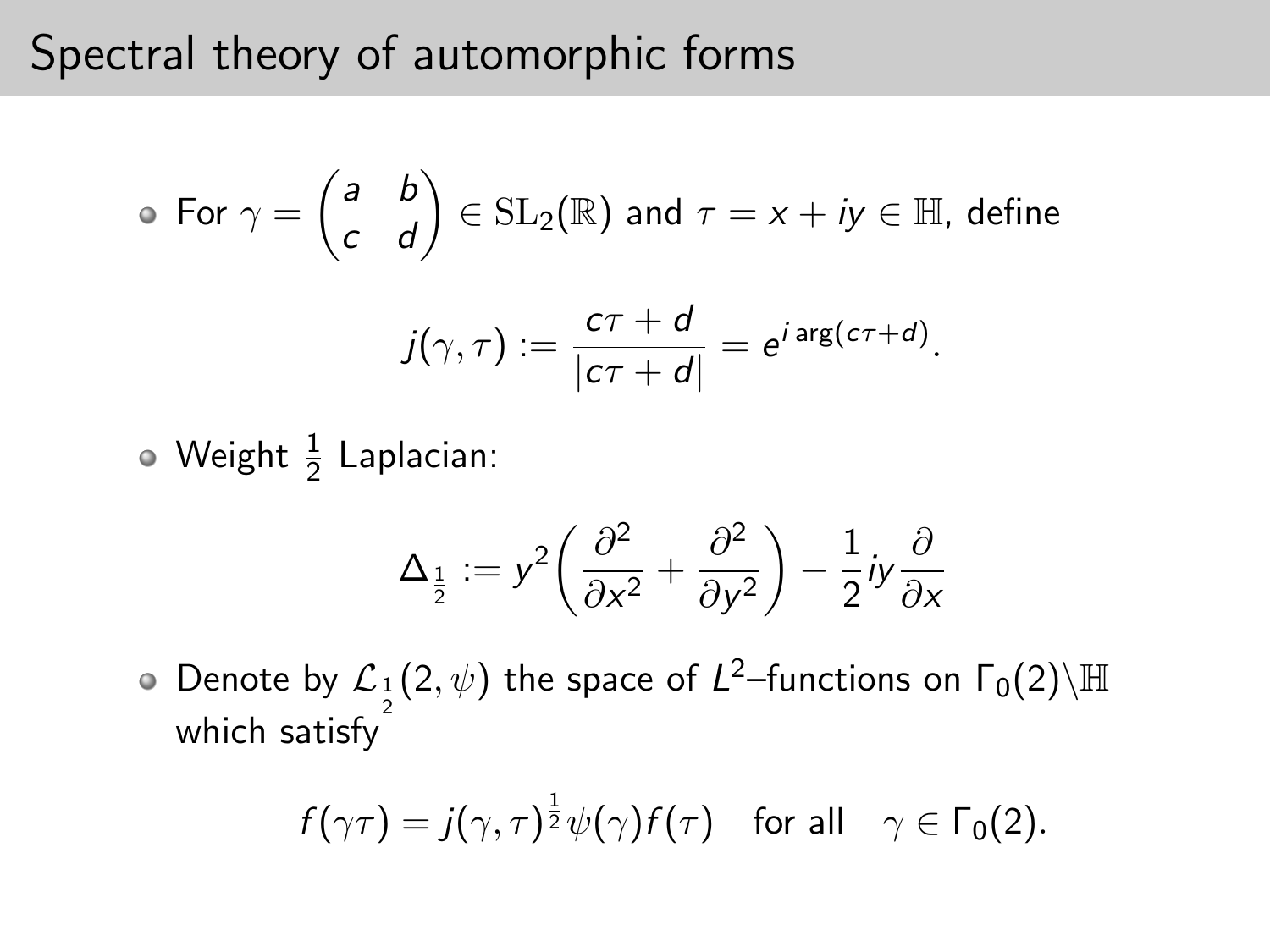### Spec. theory of aut. forms cont...

Consider

$$
\Delta_{\frac{1}{2}}u_j+\lambda_j u_j=0.
$$

The spectrum of  $\Delta_{\frac{1}{2}}$  on  $\mathcal{L}_{\frac{1}{2}}(2,\psi)$  is discrete, countable and has only limit point  $\infty$ :

$$
\lambda_j = \frac{1}{4} + r_j^2 \quad r_j \in i(0, \frac{1}{4}] \cup [0, \infty),
$$
  

$$
u_j(\tau) = c_0(y) + \sum_{n_{\psi} \neq 0} \rho_j(n) W_{\frac{\text{sgn}(n_{\psi})}{4}, ir_j}(4\pi |n_{\psi}|y) e(n_{\psi}x),
$$

• Always have  $c_0(y) = 0$ , so we can take an orthonormal basis consisting of Maass cusp forms (lift of Sarnak).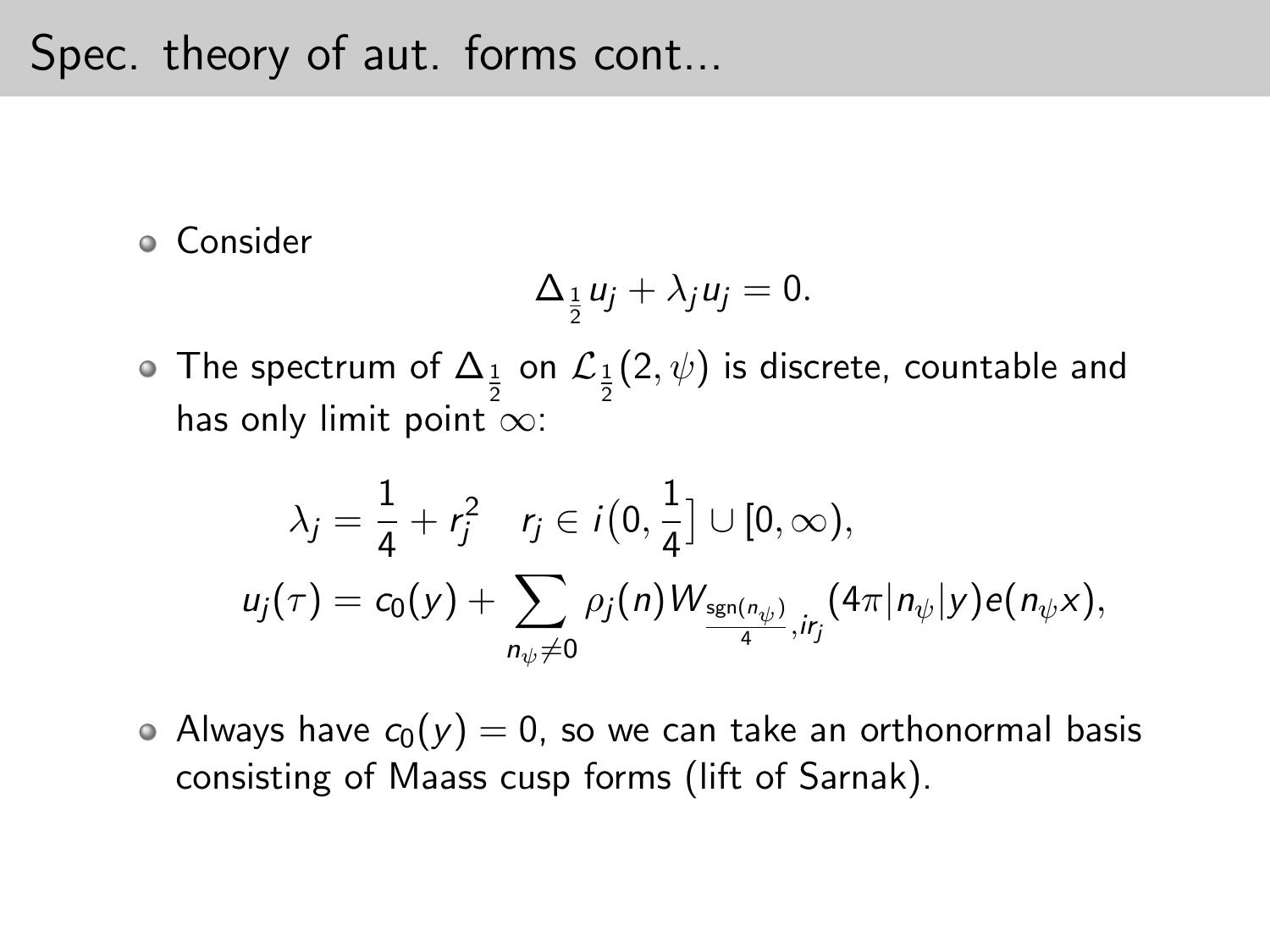## Kuznetsov formula

- Let  $\phi : [0, \infty) \to \mathbb{C}$  be an appropriate test function and  $\check{\phi}$  be a certain K-Bessel transform.
- Kuznetsov trace formula:

$$
\sum_{\substack{c>0\\c\equiv 0\pmod{2}}} \frac{S(0, n, c, \psi)}{c} \phi\left(\frac{2\pi n_{\psi}}{\sqrt{6}c}\right)
$$

$$
= \frac{4\sqrt{i}}{\sqrt{6}} \sqrt{n_{\psi}} \sum_{r_j} \frac{\overline{\rho_j(0)}\rho_j(n)}{\text{ch}\pi r_j} \check{\phi}(r_j).
$$

 $\bullet$  Sums of Kloosterman sums  $\rightsquigarrow$  Bounding Fourier coefficients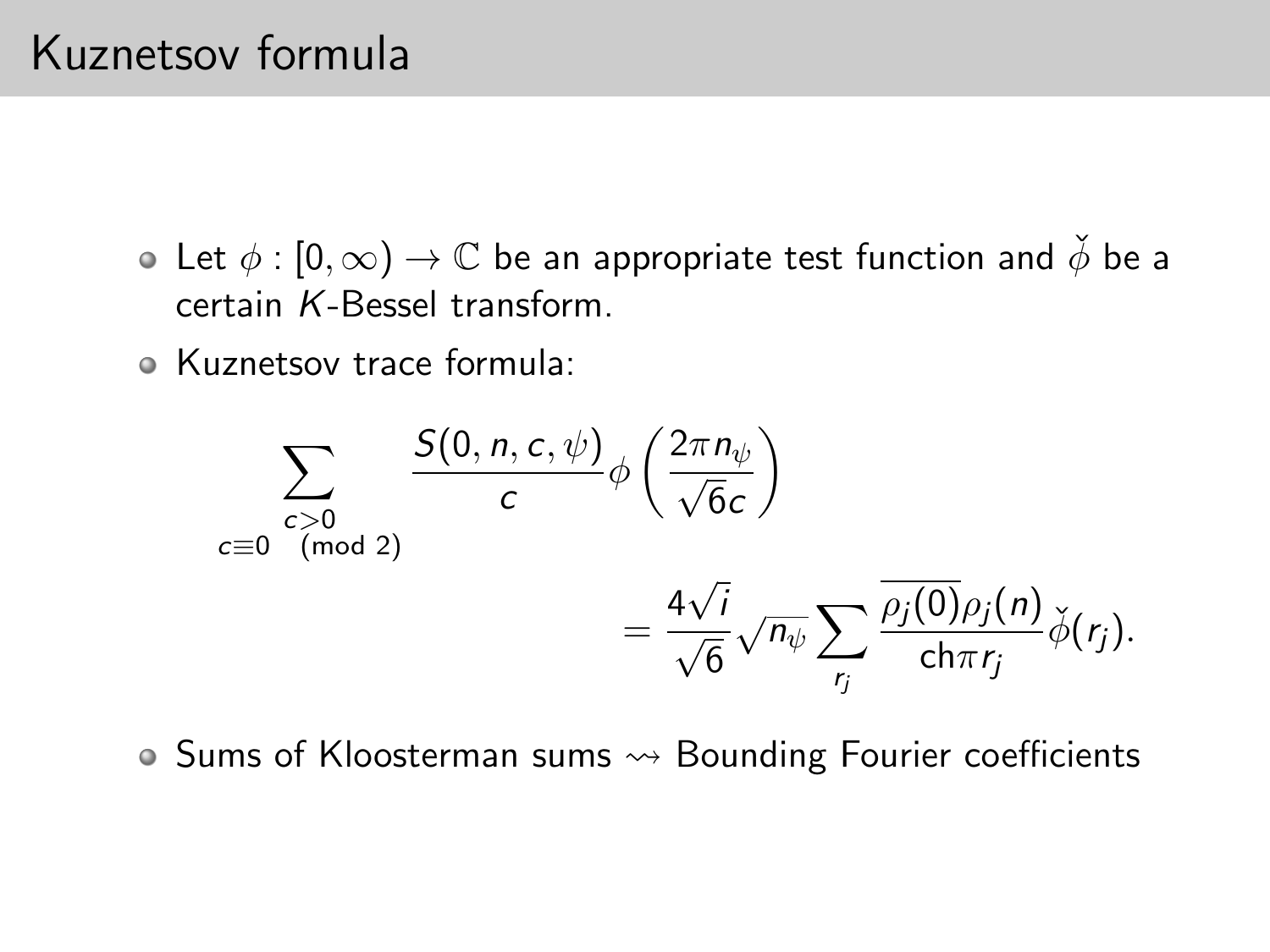- Delicate double dyadic decomposition of the right hand side in both the modulus  $c$  and spectral parameter  $r_j$ .
- $\bullet$  Bounds for both J and K Bessel integral transforms
- $\bullet$  Three different bounds for the Fourier coefficients  $\rho_i(n)$  of Maass cusp forms.
- $\bullet$  Small and large  $r_i$  are handled using estimates of Duke–Andersen and Ahlgren–Andersen.
- $\bullet$  Intermediate sized  $r_i$  are handled using new estimates of Ahlgren and D.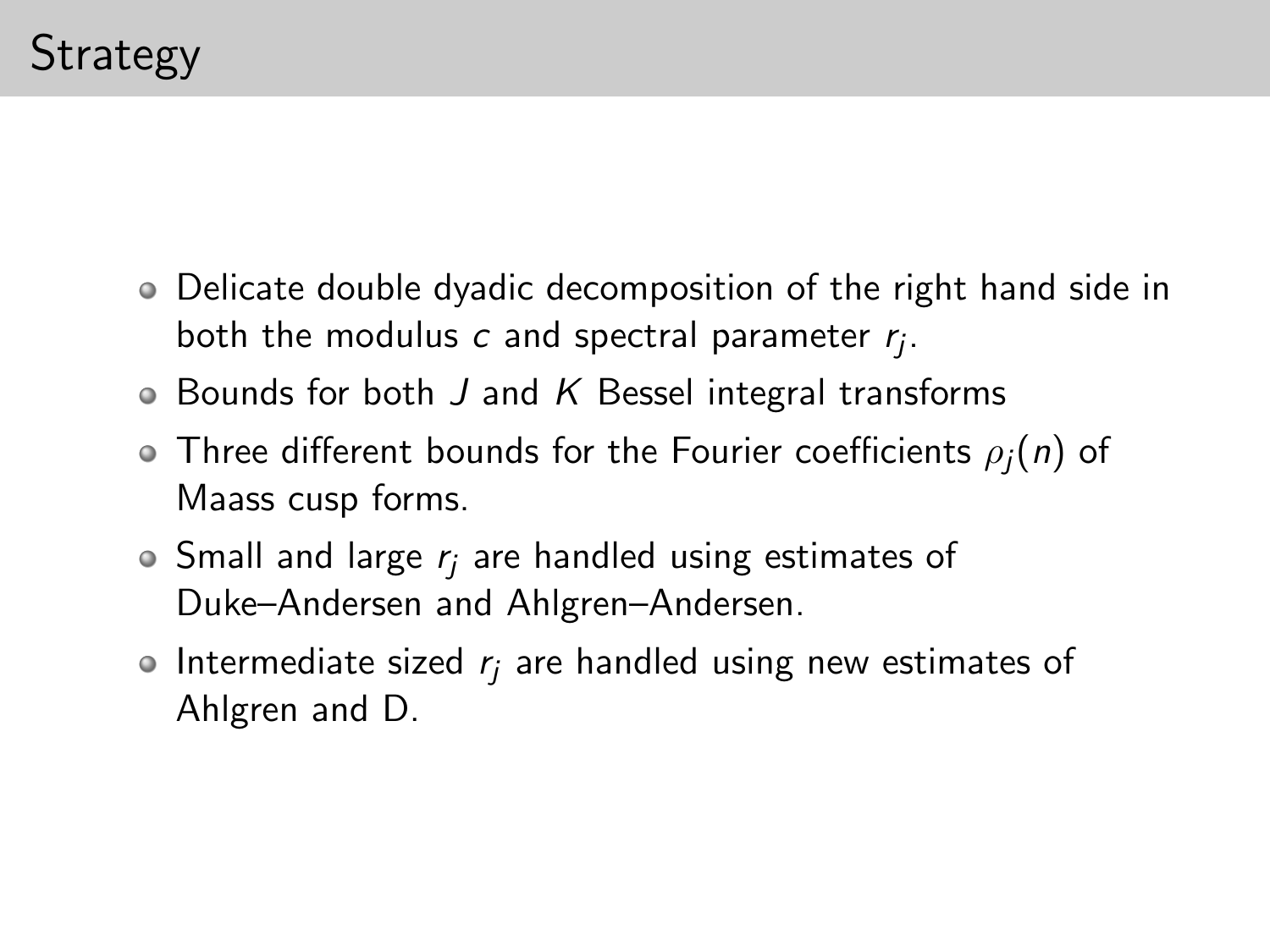## Spectral estimates and the theta multiplier

- Let  $\nu_{\theta}$  be the multiplier of weight 1/2 on  $\Gamma_0(4)$  associated to the theta function.
- For each r, the map  $\tau \mapsto 24\tau$  gives an injection

$$
\mathcal{L}_{\frac{1}{2}}(2,\psi,r)\longrightarrow \mathcal{L}_{\frac{1}{2}}\left(144,\left(\frac{12}{\bullet}\right)\nu_{\theta},r\right).
$$

- Sufficient to have bounds for the coefficients of Maass cusp forms attached to the quadratically twisted theta multiplier.
- Our bounds are stronger in the spectral aspect than those of Duke and Baruch–Mao (with the cost of a slight loss in the n-aspect).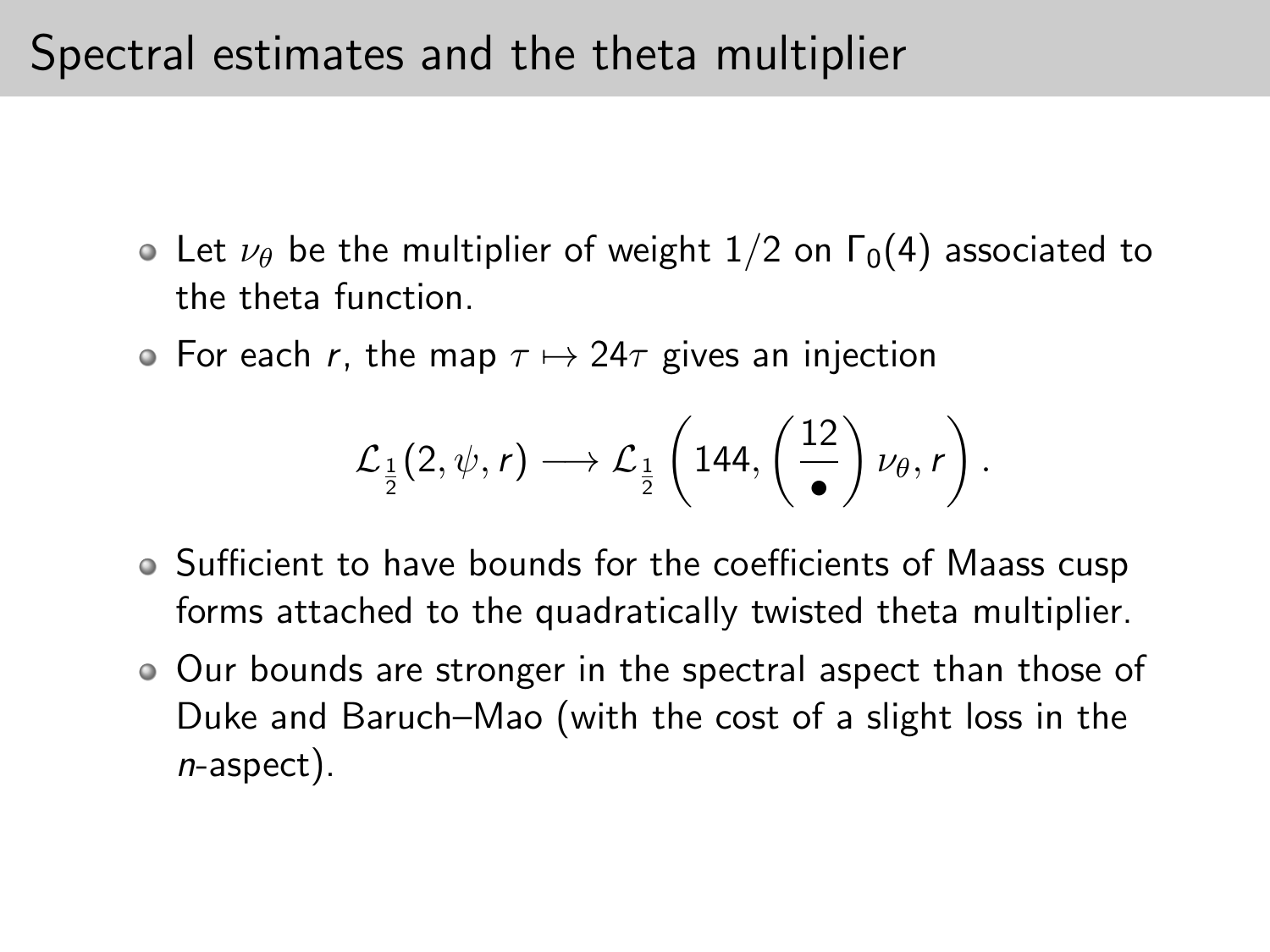## Set-up

- $\bullet$  Let N be a positive integer with 4 | N and let D be an even discriminant.
- Suppose that  $f(\tau)$  is a smooth function on  $\mathbb H$  that satisfies

$$
f(\gamma \tau) = j(\gamma, \tau)^{\frac{1}{2}} \left( \frac{|D|}{d} \right) \nu_{\theta} f(\tau) \quad \text{for } \gamma = \begin{pmatrix} a & b \\ c & d \end{pmatrix} \in \Gamma_0(N)
$$

and

$$
\int_{\Gamma_0(N)\backslash \mathbb{H}} |f(\tau)|^2 \, \frac{dxdy}{y^2} = 1.
$$

Suppose

$$
\Delta_{\frac{1}{2}}f + \lambda f = 0, \qquad \lambda = \frac{1}{4} + r^2
$$

Fourier expansion:

$$
f(\tau) = c_0(y) + \sum_{n \neq 0} \rho(n) W_{\frac{1}{4} \operatorname{sgn}(n), ir} (4\pi |n|y) e(nx).
$$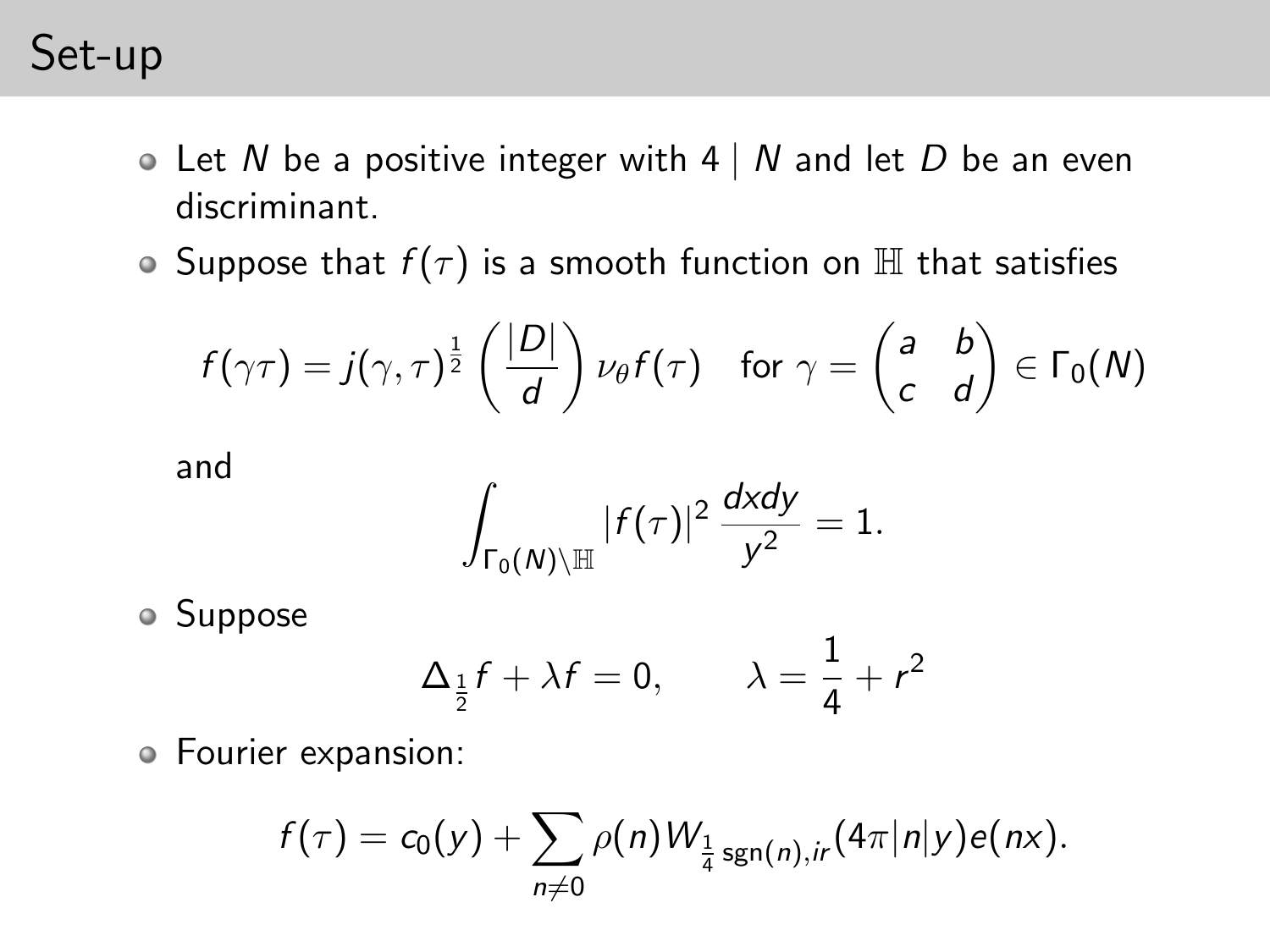#### Theorem 4 (Ahlgren, D., 2018)

With notation as above, suppose that  $f(\tau)$  satisfies the conditions above. Then for square free  $n \neq 0$  we have

$$
\rho(n) \ll_{N,\epsilon} \lambda^{\frac{3}{4}-\frac{\operatorname{sgn} n}{8}} ch \frac{\pi r}{2} |n|^{-\frac{163}{588}+\epsilon}.
$$

- Delicate argument involving a Kuznetsov formula of Duke, Friedlander and Iwaniec.
- Problematic terms arise from an infinite series involving coefficients of holomorphic cusp forms.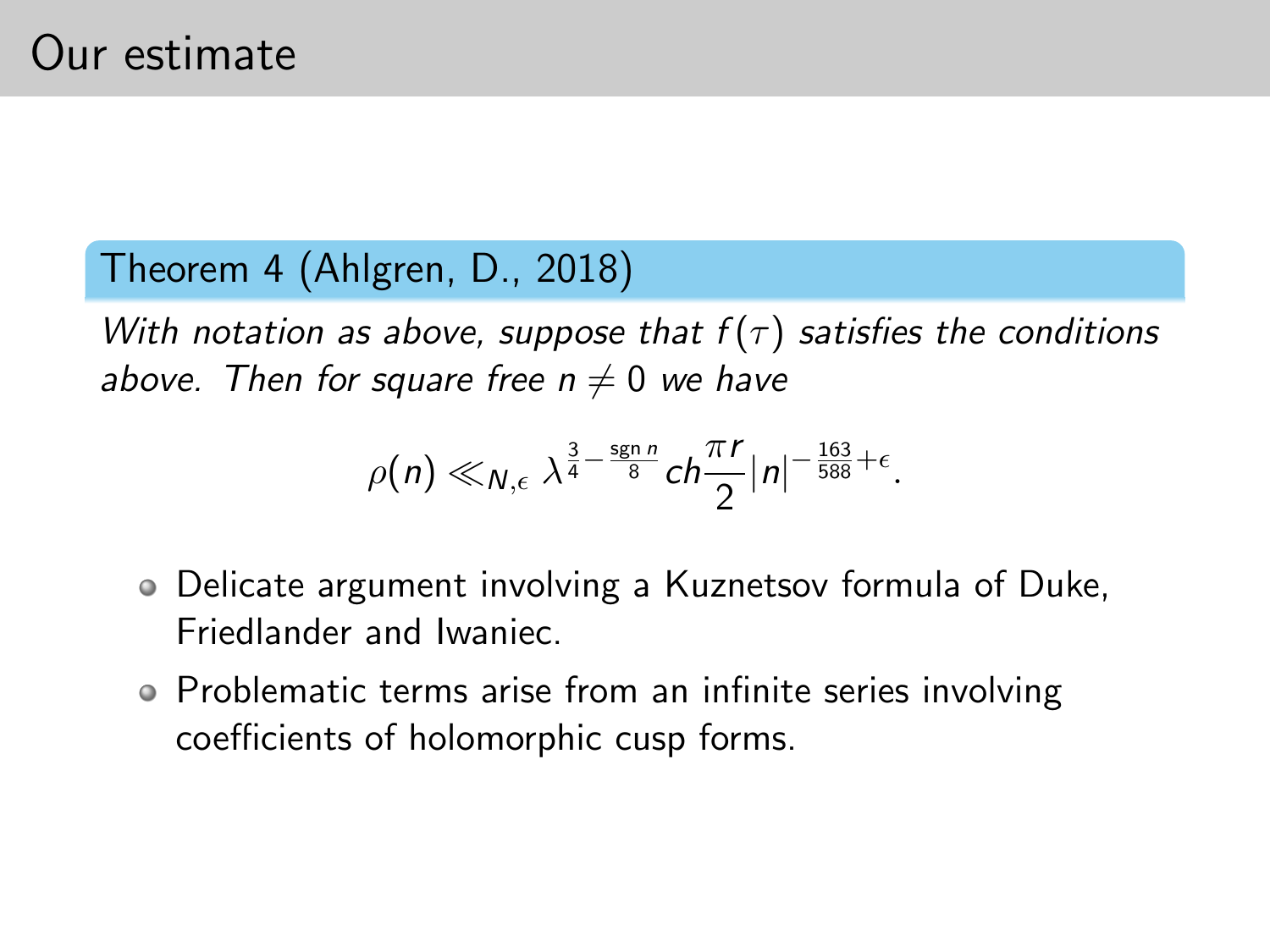# Coefficients of  $f(q)$  and quadratic forms (set-up)

- $\bullet$  We obtain asymptotic formula for  $\alpha(n)$  as a sum over a set of quadratic points in the upper half-plane  $\mathbb H$ .
- Similar in spirit to a result of Masri who makes use of a formula of Alfes for  $\alpha(n)$ .
- Suppose that  $D > 0$  and define

$$
Q_{-D,12} := \{ ax^2 + bxy + cy^2 : b^2 - 4ac = -D, 12 | a, a > 0 \}.
$$

 $\circ$   $\Gamma_0(12)$  acts on this set from the left and preserves b (mod 12).

• If 
$$
Q = [12a, b, c] \in Q_{-D,12}
$$
, we define  $\chi_{-12}(Q) = \left(\frac{-12}{b}\right)$ .

• Let  $\tau_Q$  denote the root of  $Q(\tau,1)$  in H.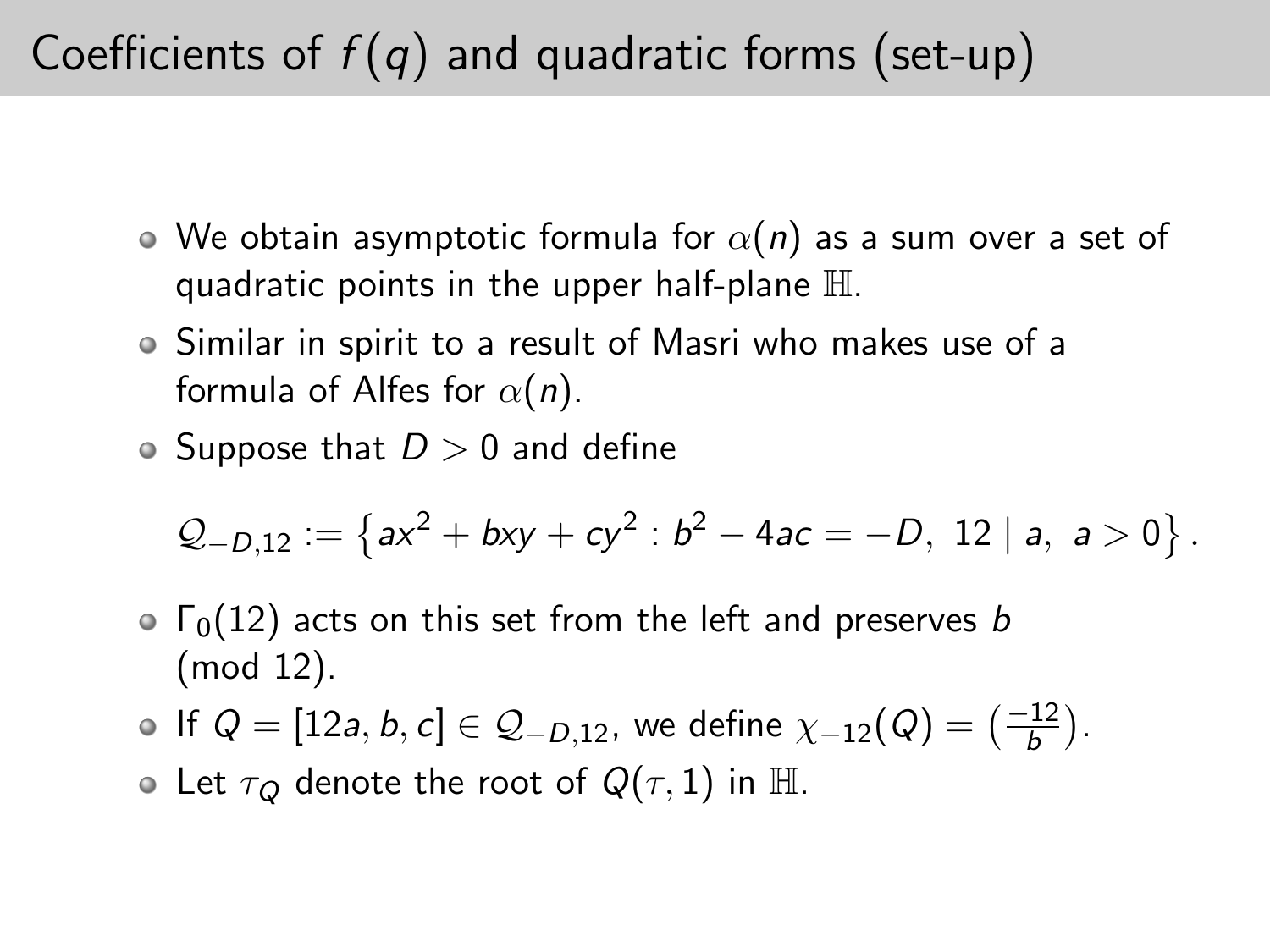#### Theorem 5 (Ahlgren, D., 2018)

Suppose that  $24n - 1$  is positive and squarefree. Then for all  $\varepsilon > 0$ and  $\gamma > 0$  we have

$$
\alpha(n) = \frac{i}{\sqrt{24n-1}} \sum_{Q \in \Gamma_{\infty} \setminus Q_{1-24n,12}} \chi_{-12}(Q) (e(\tau_Q) - e(\overline{\tau}_Q)) + O_{\gamma,\varepsilon}\left(n^{-\frac{1}{147}+\varepsilon}\right).
$$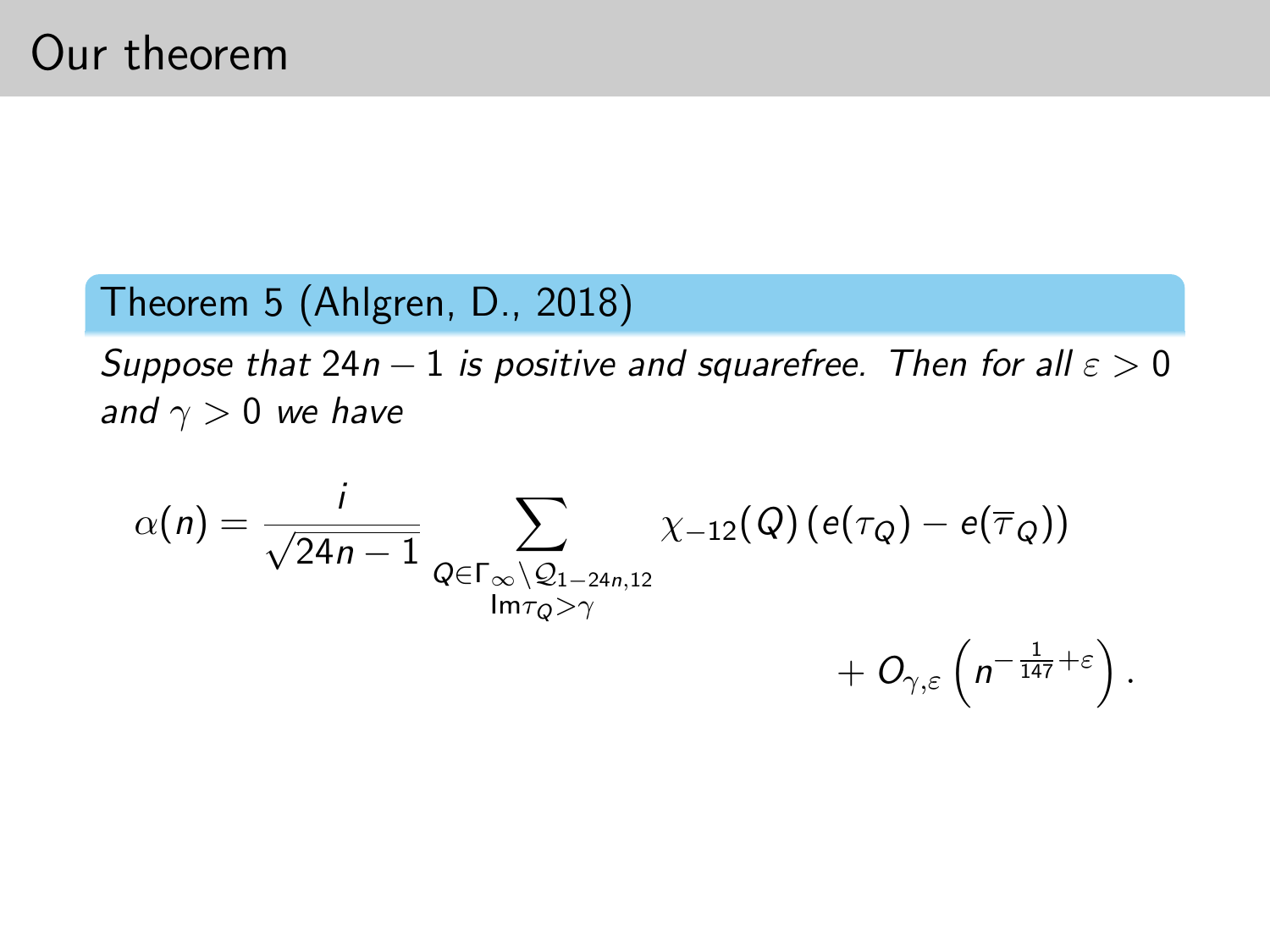### Conjecture 6 (Andrews, 1966)

The series representation for  $\alpha(n)$  does not converge absolutely for any value n.

Theorem 7 (Ahlgren, D., 2018)

Andrews' second conjecture is true.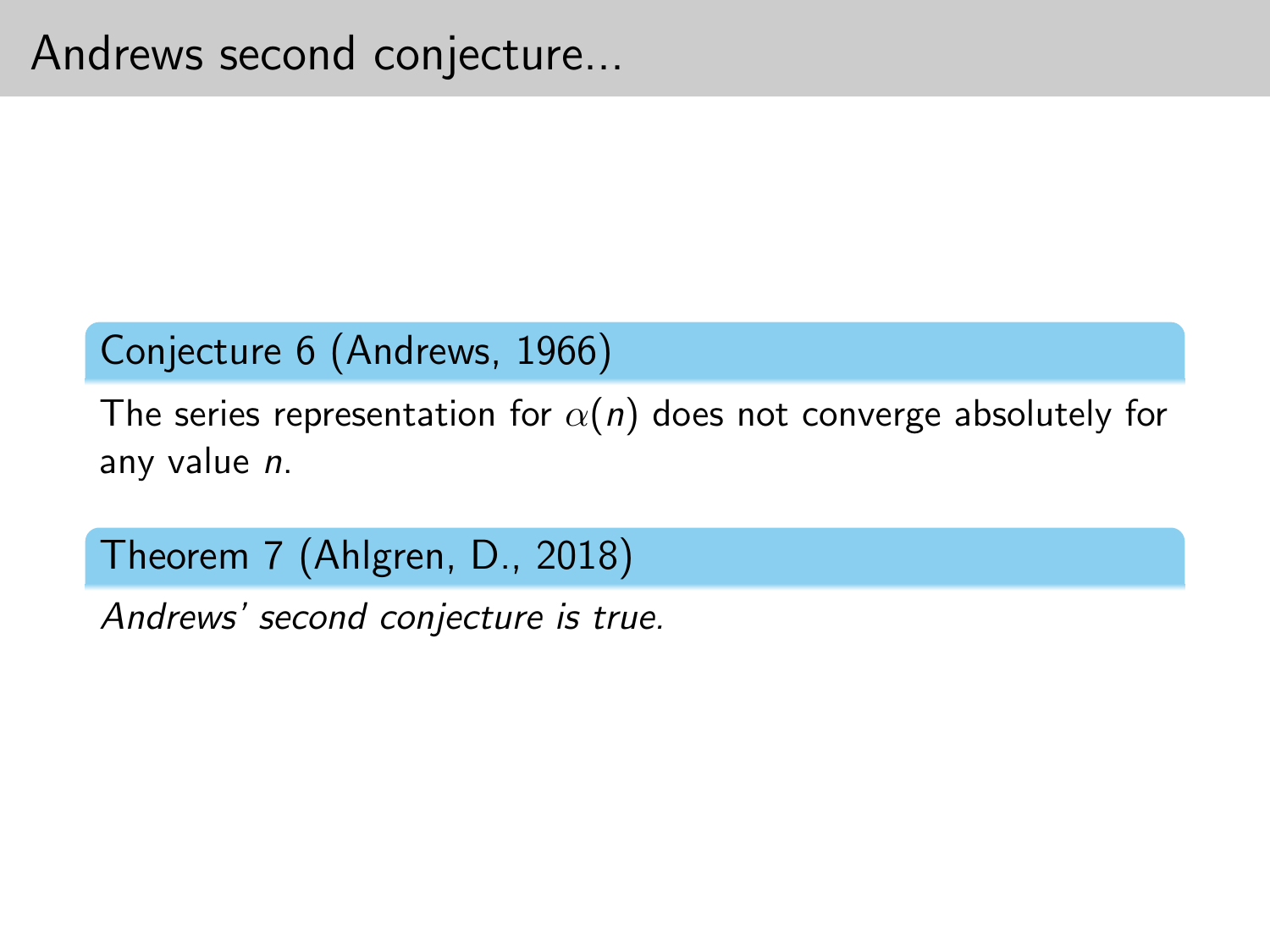### Resolution of Andrews' second conjecture

Use Fourier analysis and Gauss sums (involved computation) to write Kloosterman sums as Weyl–type sums:

$$
\overline{S(0, n, 2c, \psi)} = \sqrt{\frac{c}{24}} e\left(\frac{1}{8}\right) F_{2c}(n)
$$

where

$$
F_{2c}(n) := \sum_{\substack{x \pmod{48c} \\ x^2 \equiv 1 - 24n \pmod{48c}}} \left(\frac{-12}{x}\right) e\left(\frac{x}{12c}\right)
$$

 $\circ$  Let  $p > 5$  be prime such that

$$
\Big(\frac{1-24n}{p}\Big)=1.
$$

 $\circ$  For such a p let  $m_p$  satisfy

$$
48^2 m_p^2 \equiv 1 - 24n \pmod{p}.
$$